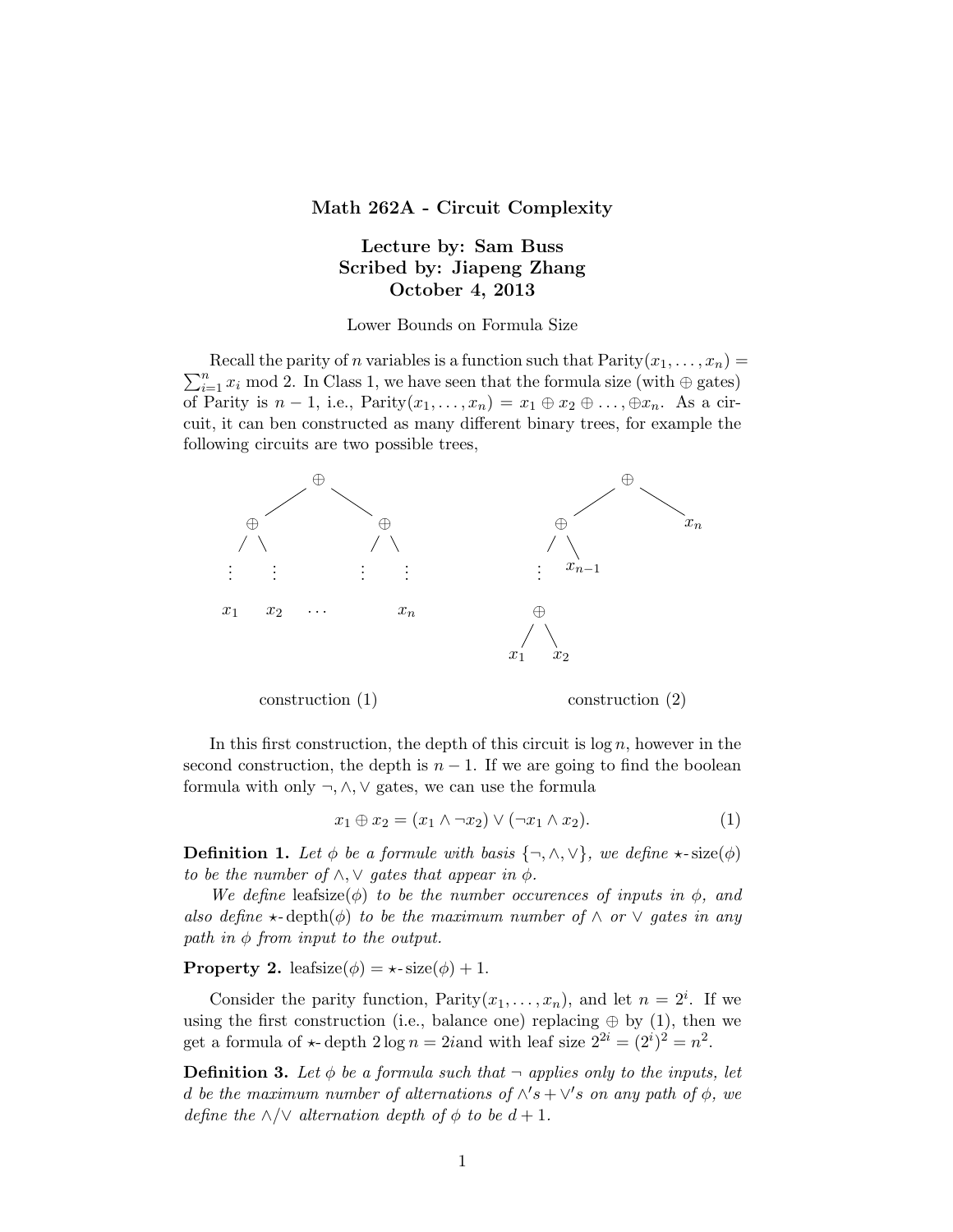Notice that we can either use  $x_1 \oplus x_2 = (x_1 \vee x_2) \wedge (\neg x_1 \vee \neg x_2)$  or  $x_1 \oplus x_2 =$  $(x_1 \wedge \neg x_2) \vee (\neg x_1 \wedge x_2)$ , so we can construct a formula for  $\text{Parity}(x_1, \ldots, x_n)$ with  $\land/\lor$  alternation depth  $i + 1$ . Here we need to use De Morgan low to push the negations down, however it will not increases the ∧/∨ alternation depth.

**Definition 4.** Let  $\sigma, \tau \in \{0, 1\}^n$  such that  $\sigma \neq \tau$ , we say that  $\sigma$  and  $\tau$  are neighbors if the Hamming distance of them is 1.

For two sets  $A, B \subseteq \{0,1\}^n$ , we set

$$
N(A, B) := |\{(\sigma, \tau) \in A \times B : \sigma, \tau \text{ are neighbor}\}|.
$$

**Theorem 5** (Krapchenko Theorem). Let  $f : \{0,1\}^n \to \{0,1\}$  be a function, and let  $A \subseteq f^{-1}(0), B \subseteq f^{-1}(1),$  then

$$
L_{\neg, \wedge, \vee}^*(f) \ge \frac{N(A, B)^2}{|A| \cdot |B|} - 1.
$$

*Proof.* Let  $\phi$  be a formula computing f, we will show that

$$
\text{leafsize}(\phi) \ge \frac{N(A,B)^2}{|A| \cdot |B|}.
$$

We will prove it by induction on  $\phi$ .

- Base case:  $\phi = x_i$  for some  $x_i$ , i.e., no gate. In this case, we can show that  $N(A, B) \leq |A|$ , since for each  $\sigma \in A$  there is at most one neighbor in B, and similar we can show that  $N(A, B) \leq |B|$ , the claim them follows.
- Induction case 1:  $\phi = \neg \psi$  for some formula  $\psi$ . In this case,  $\phi^{-1}(1) =$  $\psi^{-1}(0)$  and  $\phi^{-1}(0) = \psi^{-1}(1)$ . Then for every  $A \subseteq \phi^{-1}(0)$  and  $B \subseteq$  $\phi^{-1}(1)$ , it has that  $A \subseteq \psi^{-1}(1)$  and  $B \subseteq \psi^{-1}(0)$ , the claim then follows from induction.
- Induction case 2:  $\phi = \psi \wedge \chi$  for some formule  $\psi, \chi$ . In this case, it has that  $A \subseteq \phi^{-1}(0) = \psi^{-1}(0) \cup \chi^{-1}(0)$  and  $B \subseteq \phi^{-1}(1) = \psi^{-1}(1) \cap \chi^{-1}(1)$ . Let  $A_{\psi} \subseteq \psi^{-1}(0)$  and  $A_{\chi} \subseteq \chi^{-1}(0)$  be two disjoint sets such that  $A_{\psi} \cup A_{\chi} = A$ , denote  $n_{\psi} = N(A_{\psi}, B)$ ,  $n_{\chi} = N(A_{\chi}, B)$ , and  $a_{\psi} = |A_{\psi}|$ ,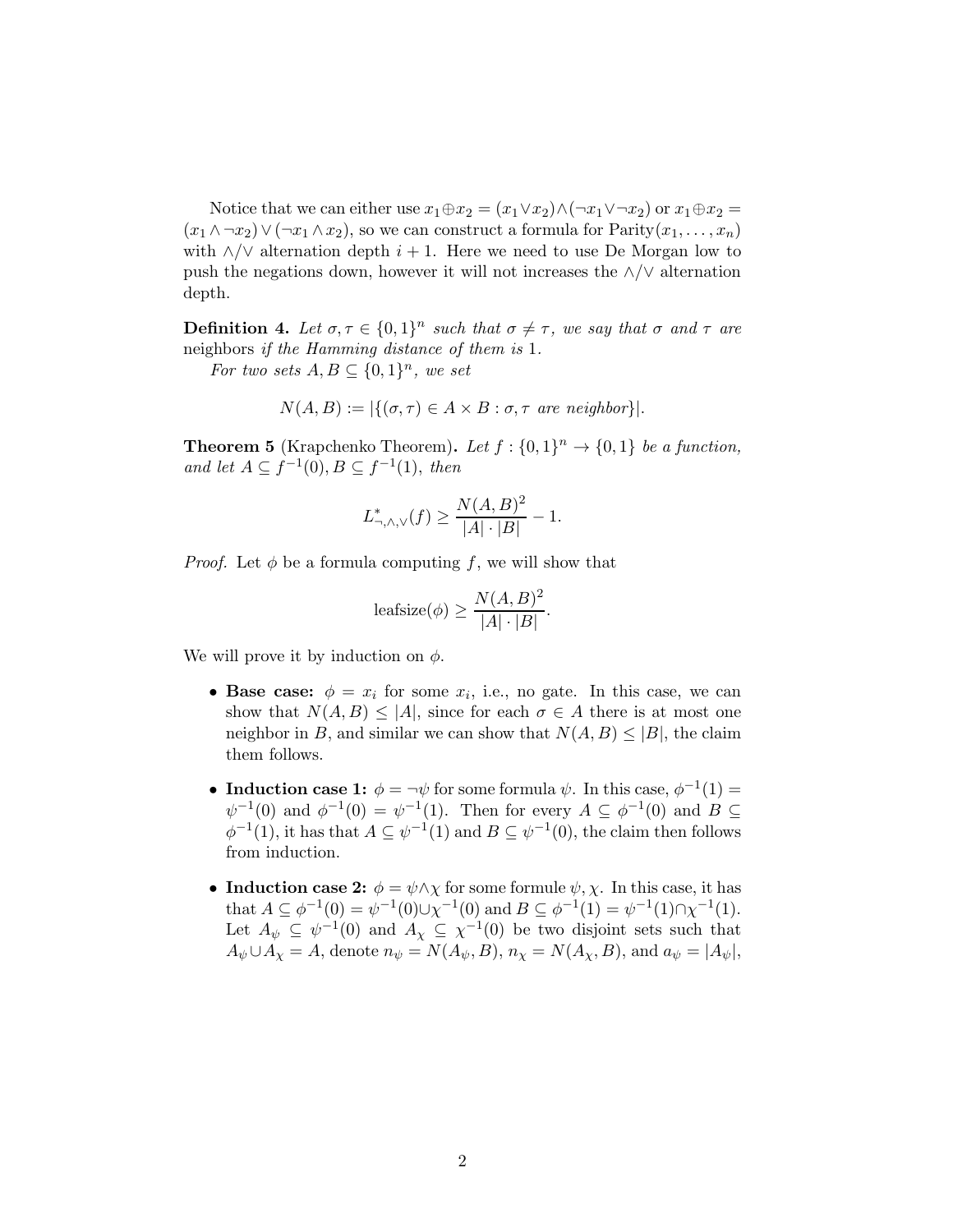$a_{\chi} = |A_{\chi}|$ , then

$$
\begin{array}{rcl}\n\text{leafsize}(\phi) & = & \text{leafsize}(\psi) + \text{leafsize}(\chi) \\
& \geq & \frac{n_{\psi}^2}{a_{\psi} \cdot |B|} + \frac{n_{\chi}^2}{a_{\chi} \cdot |B|} \\
& = & \frac{(n_{\psi}^2 a_{\chi} + n_{\chi}^2 a_{\psi})(a_{\psi} + a_{\chi})}{|B| \cdot a_{\psi} \cdot a_{\chi}(a_{\psi} + a_{\chi})} \\
& = & \frac{n_{\psi}^2 a_{\psi} a_{\chi} + n_{\chi}^2 a_{\psi} a_{\chi} + n_{\psi}^2 a_{\chi}^2 + n_{\chi}^2 a_{\psi}^2}{|B| \cdot a_{\psi} \cdot a_{\chi}(a_{\psi} + a_{\chi})} \\
& \geq & \frac{n_{\psi}^2 a_{\psi} a_{\chi} + n_{\chi}^2 a_{\psi} a_{\chi} + 2n_{\psi} n_{\chi} a_{\psi} a_{\chi}}{|B| \cdot a_{\psi} \cdot a_{\chi}(a_{\psi} + a_{\chi})} \\
& = & \frac{(n_{\psi} + n_{\chi})^2 a_{\psi} a_{\chi}}{|B| \cdot a_{\psi} \cdot a_{\chi}(a_{\psi} + a_{\chi})} \\
& = & \frac{N(A, B)^2}{|A| \cdot |B|},\n\end{array}
$$

where the last step we use the fact that  $N(A, B) = N(A_{\psi}, B)$  +  $N(A_\chi, B)$ .

• Induction case 3:  $\phi = \psi \vee \chi$  for some formule  $\psi, \chi$ . the proof here is similar to the case 2.

Based on the induction, the theorem then follows.

This theorem has lots of applications, and we show two of them.

**Claim 6.** Let  $f(x_1, \ldots, x_n)$  be the parity function, then

$$
L_{\neg, \wedge, \vee}^*(f) \ge n^2.
$$

Proof. Let  $A = \{\sigma \in \{0,1\}^n : f(\sigma) = 0\}$  and  $B = \{\tau \in \{0,1\}^n : f(\tau) = 1\}.$ Then  $|A| = |B| = 2^{n-1}$  and  $N(A, B) = n|A|$ , thus we have that

$$
L_{\neg, \wedge, \vee}^*(f) \geq \frac{N(A,B)^2}{|A||B|} = n^2.
$$

 $\Box$ 

 $\Box$ 

**Claim 7.** Let  $Th_{k,n}(x_1,\ldots,x_n)$  be the threshold function, i.e.

$$
Th_{k,n}(x_1,\ldots,x_n) = \begin{cases} 1 & \text{if } n \sum x_i \ge k \\ 0 & \text{otherwise} \end{cases}
$$

then  $L^*_{\neg, \wedge, \vee}(Th_{k,n}) \geq k(n-k+1) - 1$ .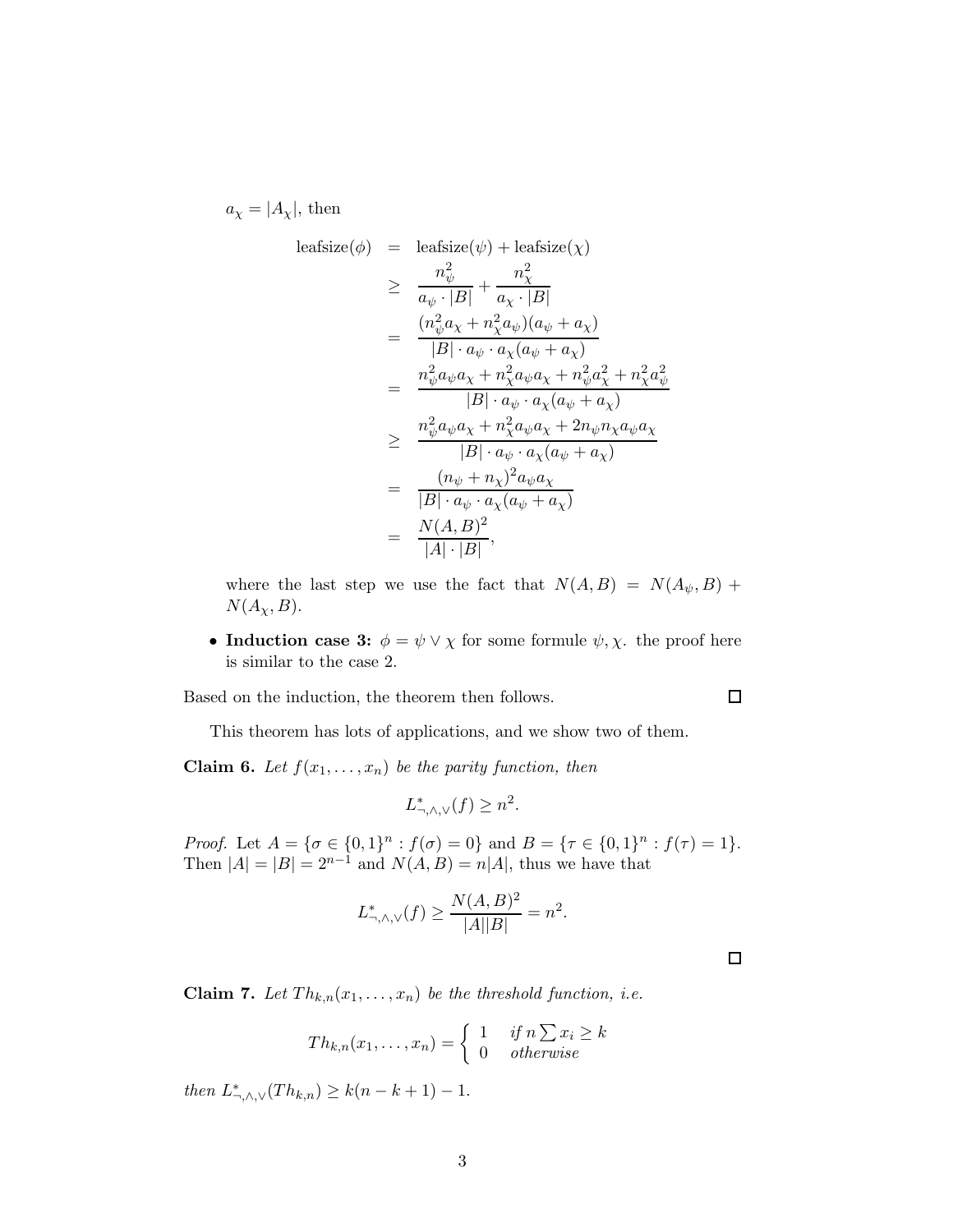*Proof.* Let  $A = \{ \sigma \in \{0,1\}^n : \sigma \text{ has } k-1 \text{ many } 1 \text{'s} \}$  and  $B = \{ \tau \in \{0,1\}^n : \sigma \text{ has } k-1 \text{ many } 1 \text{'s} \}$  $\tau$  has k many 1's}, then  $N(A, B) = k|B| = (n - k + 1)|A|$ , hence the claim follows.  $\Box$ 

**Claim 8.** Let  $Maj(x_1, \ldots, x_n)$  be the majority function, i.e.

$$
Maj(x_1, \ldots, x_n) = \begin{cases} 1 & \text{if } n \sum x_i \ge \frac{n}{2} \\ 0 & \text{otherwise} \end{cases}
$$

then  $L^*_{\neg, \wedge, \vee}(Maj) \geq n^2/4$ .

*Proof.* Take  $k = \lfloor n \rfloor / 2$  in Claim 6, i.e.,

$$
Maj(x_1,\ldots,x_n)=Th_{\lceil n\rceil,n/2}(x_1,\ldots,x_n)
$$

 $\Box$ 

thus  $L^*_{\neg, \wedge, \vee}(Maj) = Th_{\lceil n \rceil, n/2}(x_1, \dots, x_n) \geq n^2/4.$ 

**Theorem 9** (Spira). Let C be a  $B_2$  formula of leafsizem, then there is an equivalent formula  $C'$  over  $\{\neg, \wedge, \vee\}$  such that

- $\star$ -depth $(C') \leq 2 \cdot \log_{3/2} m \approx 3.419 \log_2 m;$
- leafsize(C')  $\leq m^{\alpha}$ , if  $\frac{1+2^{\alpha}}{3^{\alpha}} \leq 1/2$ , i.e.,  $\alpha = 2.196$ .

Proof. The proof mainly based on rotating, it needs the following lemma.

**Lemma 10** (1/3  $\sim$  2/3 trick). Let T be a binary tree with m leaves, where  $m \geq 1$ . Then T has a subtree S such that  $m<sub>S</sub>$ , number of leaves in S satisfy  $\frac{1}{3}m \leq m_S \leq \frac{2}{3}m.$ 

*Proof.* for  $1/3 \sim 2/3$  trick. Take the minimum subtree S of T such that  $\frac{1}{3}m \leq m_S$ , then we claim that  $m_S \leq \frac{2}{3}m$ , otherwise either left subtree or right subtree of  $S$  will be a smaller subtree of  $T$  with leaf size greater or equal to  $\frac{1}{3}m$ .  $\Box$ 

Then we finish this proof by induction on the leaf size of C.

- Base case: leafsize( $C$ ) = 1. In this case, we just set  $C' = C$
- Induction step:  $m = \text{leafsize}(C) > 1$ . By  $1/3 \sim 2/3$  trick, there is a subformula D of C such that  $\frac{1}{3}m \leq$  leafsize $(D) \leq \frac{2}{3}m$ . Let's write the formula  $C(x_1, \ldots, x_n, D(x_1, \ldots, x_n))$ , then we can defind

$$
C'(x_1,...,x_n) := (C(x_1,...,x_n,0) \land \neg D) \lor (C(x_1,...,x_n,1) \land D),
$$